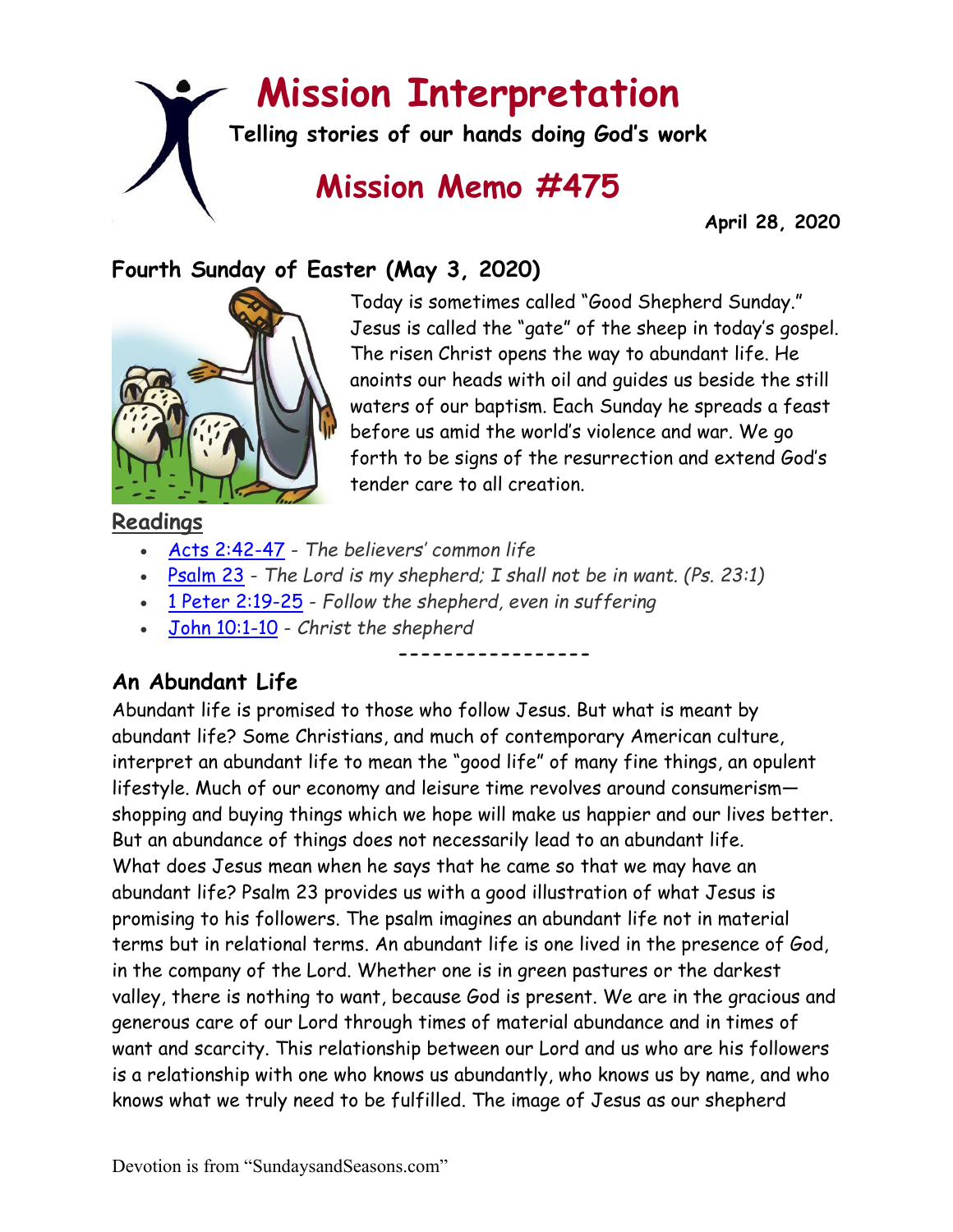reminds us that he is with us at all times, and our relationship with him provides us all we need.

-----------------------------------------

### **Lutheran Disaster Response (LDR) and Coronavirus Disease 2019 (COVID-19)**

#### **The situation:**

Coronavirus disease 2019 (COVID-19), a new respiratory infection, has been declared a pandemic by the World Health Organization (WHO). As of April 28, more than 3.1 million people around the world have tested positive for COVID-19, and



nearly 220,000 people have died, according to WHO. There have been a total of 1,035,765 cases in the US with 59,266 and 142,238 people who have recovered. In Illinois there have been over 48,000 cases and 2,125 people have died.

#### **Our response:**

Lutheran Disaster Response (LDR) is responding to this pandemic here in the United States and around the world, including:

- Across the United States, LDR is providing support for ELCA World Hunger's Daily Bread grants, which are supporting congregational feeding ministries as they do the critical work of providing those who are in need in their communities with food.
- In New Orleans, LDR is aiding the expansion of Bethlehem Lutheran Church's community meal program, which targets the at-risk population who are impacted at this time.
- In Southern California, LDR is supporting Care Connection Network, a social ministry organization, to serve older adults and people who are home bound by delivering food and essential supplies, in collaboration with congregations in the Pacifica Synod.
- In China, we helped provide medical supplies including ventilators, protective face shields, disposable gloves and more, as well as daily necessities such as food.
- In Italy, through the ELCA's companion church, the Chiesa Evangelica Luterana in Italia, LDR is providing Betania Evangelical Hospital in Naples, Italy, with support and medical gear and supplies.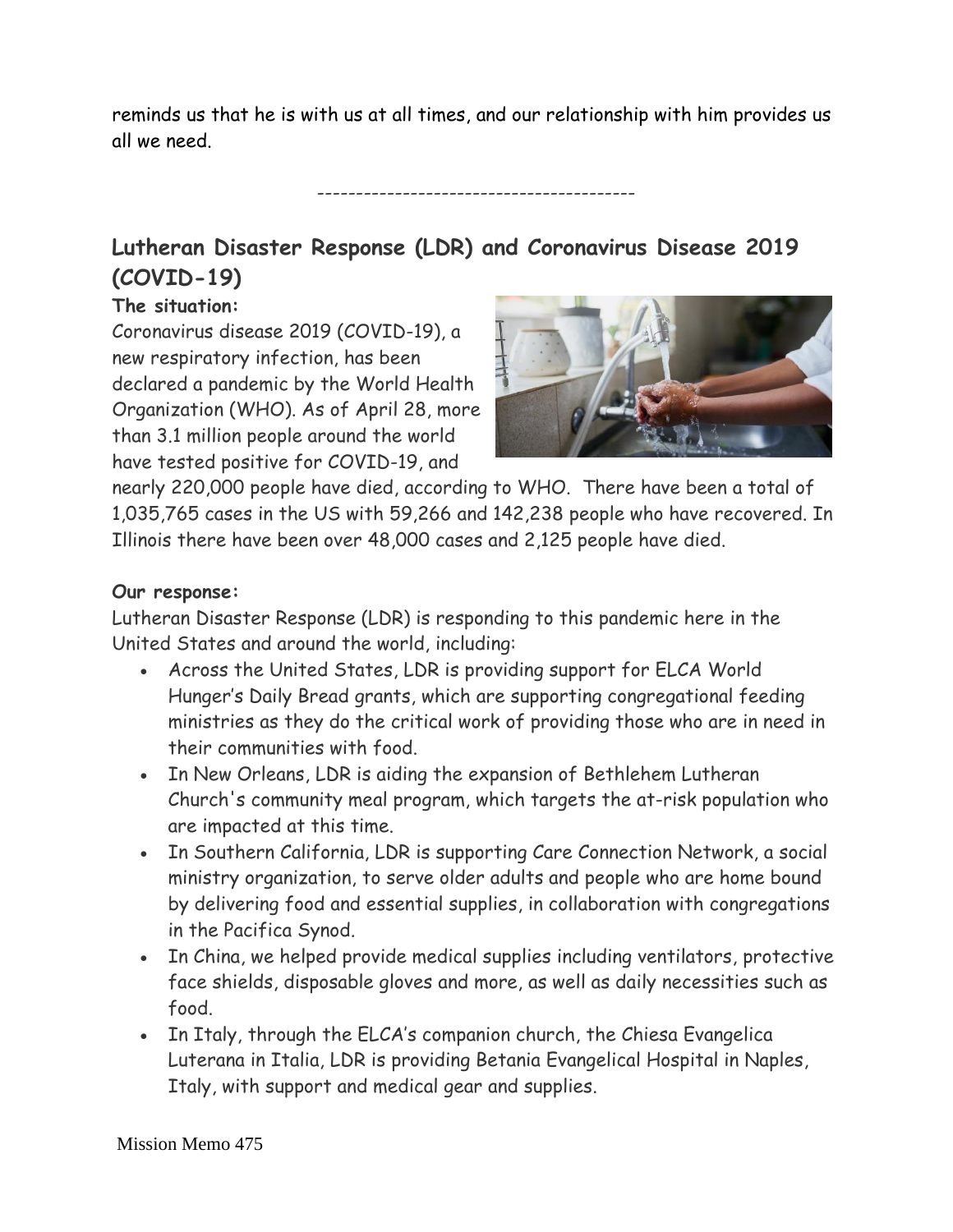- In Palestine, LDR is working with the Evangelical Lutheran Church in Jerusalem and the Holy Land to provide food and necessities to families whose livelihoods have been impacted.
- In Sierra Leone, we are supporting the Evangelical Lutheran Church in Sierra Leone so the church can participate in a national response plan with the government.
- LDR is also working with the Lutheran World Federation and the ACT Alliance to support their global responses.
- For additional responses in the US visit <https://blogs.elca.org/disasterresponse/3847-2/>

As the situation develops, LDR will continue to be in communication with companions and partners at home and abroad to assess the needs and provide support. We anticipate this public health crisis will escalate in coming weeks and will affect many more people, particularly those who are most vulnerable in our communities. Here in the U.S., we stand ready to work with Lutheran social service organizations affiliated with LDR and with ELCA synods to address the needs of those impacted.

#### **What you can do:**

#### **Pray**

Please pray for our nation and the world as we face uncertainties. May God's healing presence bring peace and hope in this time of need. Pray that God will deliver comfort to those who mourn the loss of loved ones and strength to those who are working diligently to care for affected communities. For more prayer [suggestions, click here.](https://download.elca.org/ELCA%20Resource%20Repository/Prayers_for_Times_of_Public_Health_Concerns_COVID-19.pdf)

#### **Give**

Gifts to Lutheran Disaster Response's general account enable us to respond quickly whenever and wherever disaster strikes. [Give now.](https://community.elca.org/lutherandisasterresponse)

#### **Connect:**

To learn more about the situation and the ELCA's response:

- Sign up to receive Lutheran Disaster Response [alerts.](http://listserv.elca.org/cgi-bin/wa.exe?SUBED1=DISASTER&A=1)
- Check the Lutheran Disaster Response [blog.](http://blogs.elca.org/disasterresponse/)
- Like Lutheran Disaster Response on [Facebook](https://www.facebook.com/ELCALDR) and follow @ELCALDR on [Twitter.](https://twitter.com/elcaldr)